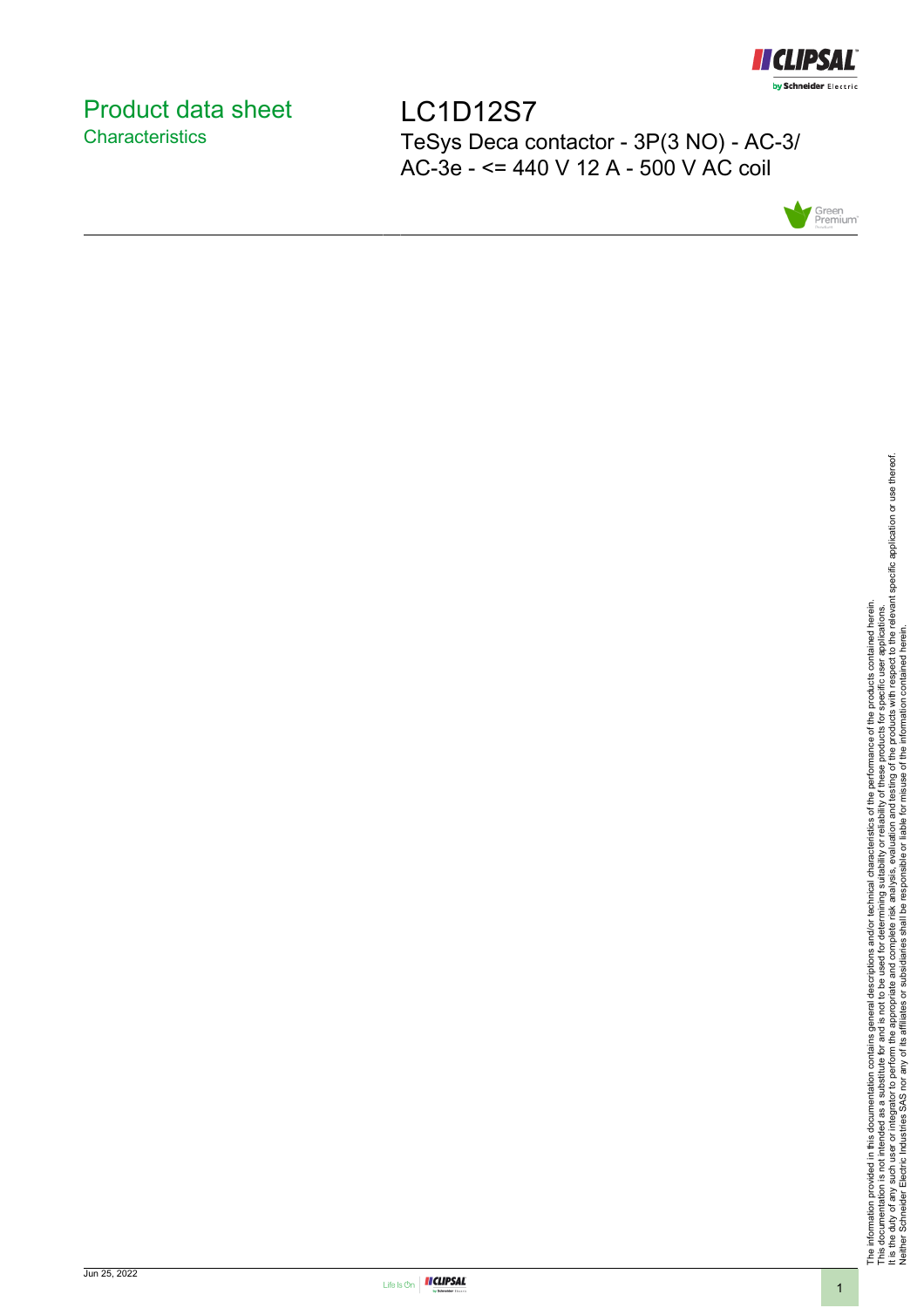

### Main

| Main                                           |                                                                                                                                                                                                                                                                                                                                                                                                                                                         |
|------------------------------------------------|---------------------------------------------------------------------------------------------------------------------------------------------------------------------------------------------------------------------------------------------------------------------------------------------------------------------------------------------------------------------------------------------------------------------------------------------------------|
| Range                                          | TeSys                                                                                                                                                                                                                                                                                                                                                                                                                                                   |
| Product name                                   | TeSys D<br><b>TeSys Deca</b>                                                                                                                                                                                                                                                                                                                                                                                                                            |
| Product or component<br>type                   | Contactor                                                                                                                                                                                                                                                                                                                                                                                                                                               |
| Device short name                              | LC <sub>1</sub> D                                                                                                                                                                                                                                                                                                                                                                                                                                       |
| Contactor application                          | Resistive load<br>Motor control                                                                                                                                                                                                                                                                                                                                                                                                                         |
| Utilisation category                           | $AC-3$<br>AC-1<br>$AC-4$<br>AC-3e                                                                                                                                                                                                                                                                                                                                                                                                                       |
| Poles description                              | 3P                                                                                                                                                                                                                                                                                                                                                                                                                                                      |
| Power pole contact<br>composition              | 3 NO                                                                                                                                                                                                                                                                                                                                                                                                                                                    |
| [Ue] rated operational<br>voltage              | Power circuit: <= 690 V AC 25400 Hz<br>Power circuit: <= 300 V DC                                                                                                                                                                                                                                                                                                                                                                                       |
| [le] rated operational<br>current              | 25 A (at <60 °C) at <= 440 V AC AC-1 for power<br>circuit<br>12 A (at $\leq 60$ °C) at $\leq$ 440 V AC AC-3 for power<br>circuit<br>12 A (at <60 °C) at <= 440 V AC AC-3e for power<br>circuit                                                                                                                                                                                                                                                          |
| Motor power kW                                 | 3 KW at 220230 V AC 50/60 Hz (AC-3)<br>5.5 KW at 380400 V AC 50/60 Hz (AC-3)<br>5.5 KW at 415440 V AC 50/60 Hz (AC-3)<br>7.5 KW at 500 V AC 50/60 Hz (AC-3)<br>7.5 KW at 660690 V AC 50/60 Hz (AC-3)<br>3.7 KW at 400 V AC 50/60 Hz (AC-4)<br>3 KW at 220230 V AC 50/60 Hz (AC-3e)<br>5.5 KW at 380400 V AC 50/60 Hz (AC-3e)<br>5.5 KW at 415440 V AC 50/60 Hz (AC-3e)<br>7.5 KW at 500 V AC 50/60 Hz (AC-3e)<br>7.5 kW at 660690 V AC 50/60 Hz (AC-3e) |
| Motor power HP (UL /<br>CSA)                   | 0.5 Hp at 115 V AC 50/60 Hz for 1 phase motors<br>2 Hp at 230/240 V AC 50/60 Hz for 1 phase motors<br>3 Hp at 200/208 V AC 50/60 Hz for 3 phases motors<br>3 Hp at 230/240 V AC 50/60 Hz for 3 phases motors<br>7.5 Hp at 460/480 V AC 50/60 Hz for 3 phases<br>motors<br>10 hp at 575/600 V AC 50/60 Hz for 3 phases motors                                                                                                                            |
| Control circuit type                           | AC at 50/60 Hz                                                                                                                                                                                                                                                                                                                                                                                                                                          |
| [Uc] control circuit<br>voltage                | 500 V AC 50/60 Hz                                                                                                                                                                                                                                                                                                                                                                                                                                       |
| Auxiliary contact<br>composition               | $1 NQ + 1 NC$                                                                                                                                                                                                                                                                                                                                                                                                                                           |
| [Uimp] rated impulse<br>withstand voltage      | 6 kV conforming to IEC 60947                                                                                                                                                                                                                                                                                                                                                                                                                            |
| Overvoltage category                           | Ш                                                                                                                                                                                                                                                                                                                                                                                                                                                       |
| [Ith] conventional free<br>air thermal current | 25 A (at 60 °C) for power circuit<br>10 A (at 60 °C) for signalling circuit                                                                                                                                                                                                                                                                                                                                                                             |
| Irms rated making<br>capacity                  | 250 A at 440 V for power circuit conforming to IEC<br>60947<br>140 A AC for signalling circuit conforming to IEC<br>60947-5-1<br>250 A DC for signalling circuit conforming to IEC<br>60947-5-1                                                                                                                                                                                                                                                         |
| Rated breaking capacity                        | 250 A at 440 V for power circuit conforming to IEC<br>60947                                                                                                                                                                                                                                                                                                                                                                                             |
| [Icw] rated short-time<br>withstand current    | 105 A 40 °C - 10 s for power circuit<br>210 A 40 °C - 1 s for power circuit<br>30 A 40 °C - 10 min for power circuit<br>61 A 40 °C - 1 min for power circuit<br>100 A - 1 s for signalling circuit<br>120 A - 500 ms for signalling circuit<br>140 A - 100 ms for signalling circuit                                                                                                                                                                    |

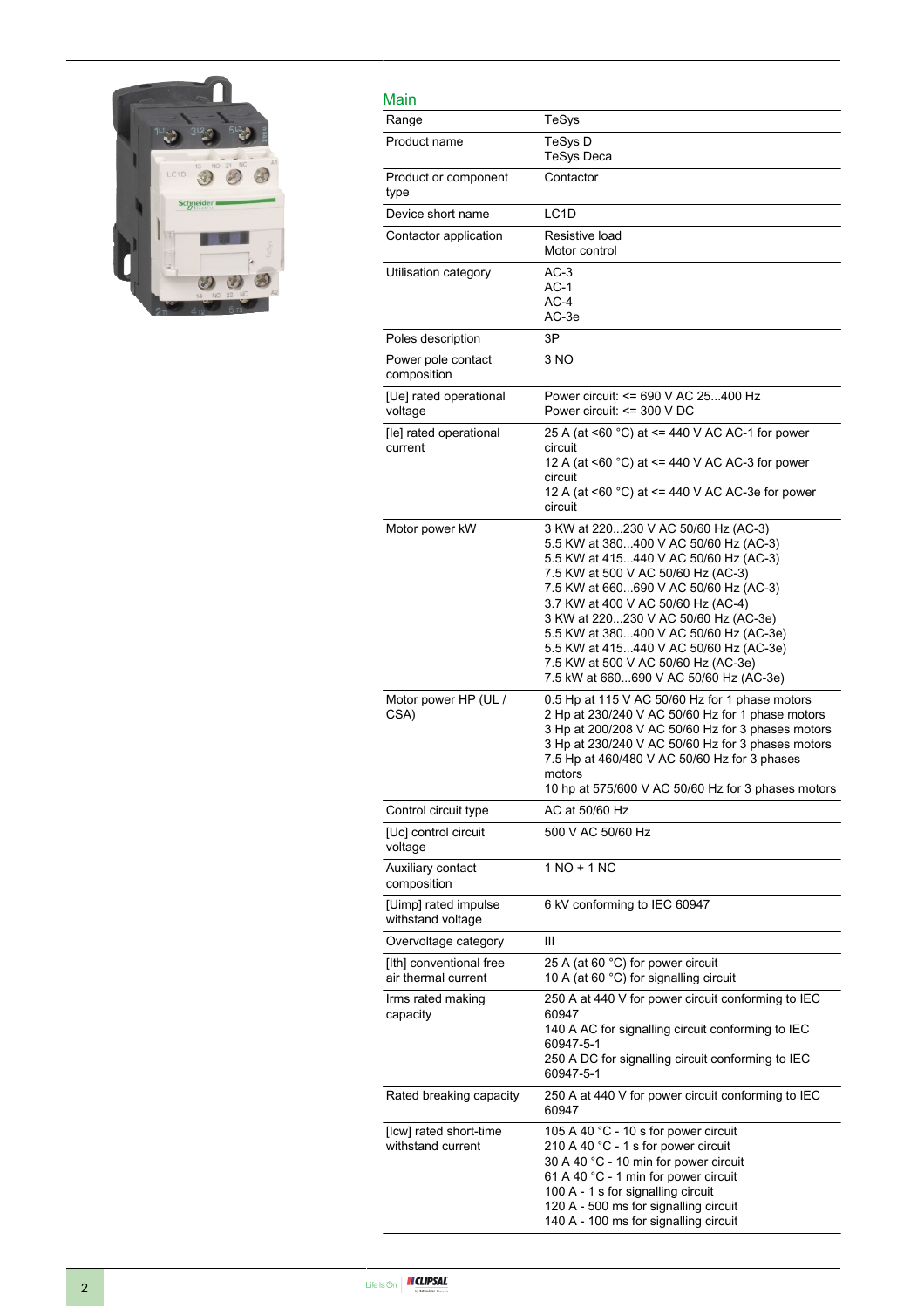| Associated fuse rating<br>Average impedance | 10 A gG for signalling circuit conforming to IEC<br>60947-5-1<br>40 A gG at <= 690 V coordination type 1 for power<br>circuit<br>25 A gG at <= 690 V coordination type 2 for power<br>circuit<br>2.5 mOhm - Ith 25 A 50 Hz for power circuit                                                                                                                                                                                                                                                                                                                                                                                                                                                                                                                                                                                                                                                                                                                                                                                                                                                                                                                                                                                                     |
|---------------------------------------------|--------------------------------------------------------------------------------------------------------------------------------------------------------------------------------------------------------------------------------------------------------------------------------------------------------------------------------------------------------------------------------------------------------------------------------------------------------------------------------------------------------------------------------------------------------------------------------------------------------------------------------------------------------------------------------------------------------------------------------------------------------------------------------------------------------------------------------------------------------------------------------------------------------------------------------------------------------------------------------------------------------------------------------------------------------------------------------------------------------------------------------------------------------------------------------------------------------------------------------------------------|
| [Ui] rated insulation<br>voltage            | Power circuit: 690 V conforming to IEC 60947-4-1<br>Power circuit: 600 V CSA certified<br>Power circuit: 600 V UL certified<br>Signalling circuit: 690 V conforming to IEC 60947-1<br>Signalling circuit: 600 V CSA certified<br>Signalling circuit: 600 V UL certified                                                                                                                                                                                                                                                                                                                                                                                                                                                                                                                                                                                                                                                                                                                                                                                                                                                                                                                                                                          |
| Electrical durability                       | 2 Mcycles 12 A AC-3 at Ue <= 440 V<br>0.8 Mcycles 25 A AC-1 at Ue <= 440 V<br>2 Mcycles 12 A AC-3e at Ue <= 440 V                                                                                                                                                                                                                                                                                                                                                                                                                                                                                                                                                                                                                                                                                                                                                                                                                                                                                                                                                                                                                                                                                                                                |
| Power dissipation per<br>pole               | 0.36 W AC-3<br>1.56 W AC-1<br>0.36 W AC-3e                                                                                                                                                                                                                                                                                                                                                                                                                                                                                                                                                                                                                                                                                                                                                                                                                                                                                                                                                                                                                                                                                                                                                                                                       |
| Front cover                                 | With                                                                                                                                                                                                                                                                                                                                                                                                                                                                                                                                                                                                                                                                                                                                                                                                                                                                                                                                                                                                                                                                                                                                                                                                                                             |
| Mounting support                            | Plate<br>Rail                                                                                                                                                                                                                                                                                                                                                                                                                                                                                                                                                                                                                                                                                                                                                                                                                                                                                                                                                                                                                                                                                                                                                                                                                                    |
| Standards                                   | CSA C22.2 No 14<br>EN 60947-4-1<br>EN 60947-5-1<br>IEC 60947-4-1<br>IEC 60947-5-1<br><b>UL 508</b>                                                                                                                                                                                                                                                                                                                                                                                                                                                                                                                                                                                                                                                                                                                                                                                                                                                                                                                                                                                                                                                                                                                                               |
| <b>Product certifications</b>               | UL<br>BV<br>GL<br>CCC<br><b>DNV</b><br>LROS (Lloyds register of shipping)<br>GOST<br><b>RINA</b><br>CSA<br><b>UKCA</b>                                                                                                                                                                                                                                                                                                                                                                                                                                                                                                                                                                                                                                                                                                                                                                                                                                                                                                                                                                                                                                                                                                                           |
| Connections - terminals                     | Power circuit: screw clamp terminals 1 cable(s) 1<br>4 mm <sup>2</sup> flexible without cable end<br>Power circuit: screw clamp terminals 2 cable(s) 1<br>4 mm <sup>2</sup> flexible without cable end<br>Power circuit: screw clamp terminals 1 cable(s) 1<br>4 mm <sup>2</sup> flexible with cable end<br>Power circuit: screw clamp terminals 2 cable(s) 1<br>2.5 mm <sup>2</sup> flexible with cable end<br>Power circuit: screw clamp terminals 1 cable(s) 1<br>4 mm <sup>2</sup> solid without cable end<br>Power circuit: screw clamp terminals 2 cable(s) 1<br>4 mm <sup>2</sup> solid without cable end<br>Control circuit: screw clamp terminals 1 cable(s) 1<br>4 mm <sup>2</sup> flexible without cable end<br>Control circuit: screw clamp terminals 2 cable(s) 1<br>4 mm <sup>2</sup> flexible without cable end<br>Control circuit: screw clamp terminals 1 cable(s) 1<br>4 mm <sup>2</sup> flexible with cable end<br>Control circuit: screw clamp terminals 2 cable(s) 1<br>2.5 mm <sup>2</sup> flexible with cable end<br>Control circuit: screw clamp terminals 1 cable(s) 1<br>4 mm <sup>2</sup> solid without cable end<br>Control circuit: screw clamp terminals 2 cable(s) 1<br>4 mm <sup>2</sup> solid without cable end |
| Tightening torque                           | Power circuit: 1.7 N.m - on screw clamp terminals -<br>with screwdriver flat $\varnothing$ 6 mm<br>Power circuit: 1.7 N.m - on screw clamp terminals -<br>with screwdriver Philips No 2<br>Control circuit: 1.7 N.m - on screw clamp terminals -<br>with screwdriver flat $\varnothing$ 6 mm<br>Control circuit: 1.7 N.m - on screw clamp terminals -<br>with screwdriver Philips No 2                                                                                                                                                                                                                                                                                                                                                                                                                                                                                                                                                                                                                                                                                                                                                                                                                                                           |
| Operating time                              | 1222 ms closing<br>419 ms opening                                                                                                                                                                                                                                                                                                                                                                                                                                                                                                                                                                                                                                                                                                                                                                                                                                                                                                                                                                                                                                                                                                                                                                                                                |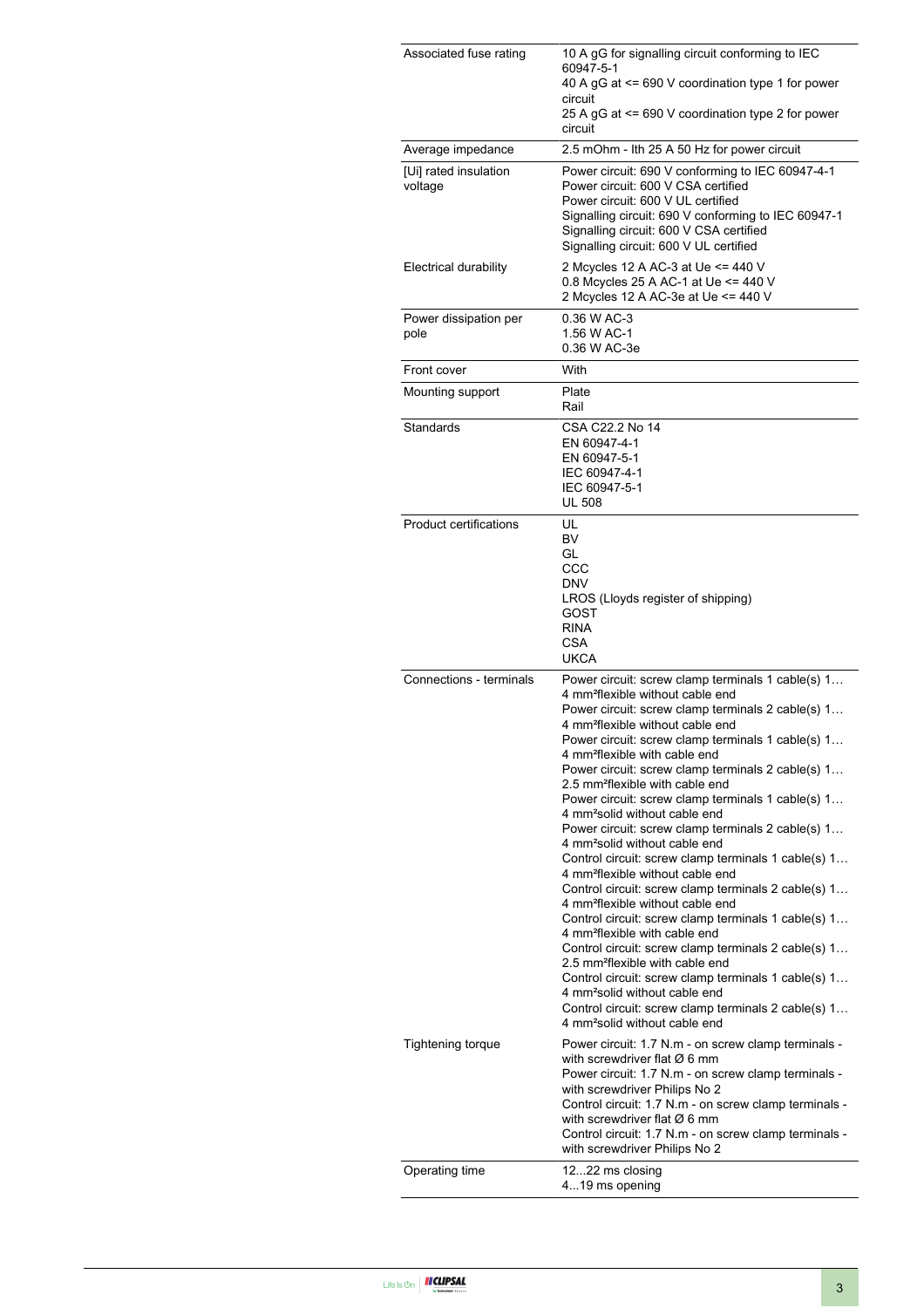| Safety reliability level | B10d = 1369863 cycles contactor with nominal load<br>conforming to EN/ISO 13849-1<br>B10d = 20000000 cycles contactor with mechanical<br>load conforming to EN/ISO 13849-1 |
|--------------------------|----------------------------------------------------------------------------------------------------------------------------------------------------------------------------|
| Mechanical durability    | 15 Mcycles                                                                                                                                                                 |
| Maximum operating rate   | 3600 cyc/h 60 °C                                                                                                                                                           |

#### **Complementary**

| Coil technology                 | Without built-in suppressor module                                                                                                                                                   |
|---------------------------------|--------------------------------------------------------------------------------------------------------------------------------------------------------------------------------------|
| Control circuit voltage limits  | 0.30.6 Uc (-4070 °C): drop-out AC 50/60 Hz<br>0.81.1 Uc (-4060 °C): operational AC 50 Hz<br>0.851.1 Uc (-4060 °C) operational AC 60 Hz<br>11.1 Uc (6070 °C): operational AC 50/60 Hz |
| Inrush power in VA              | 70 VA 60 Hz cos phi 0.75 (at 20 °C)<br>70 VA 50 Hz cos phi 0.75 (at 20 °C)                                                                                                           |
| Hold-in power consumption in VA | 7.5 VA 60 Hz cos phi 0.3 (at 20 °C)<br>7 VA 50 Hz cos phi 0.3 (at 20 °C)                                                                                                             |
| Heat dissipation                | 23 W at 50/60 Hz                                                                                                                                                                     |
| Auxiliary contacts type         | Type mechanically linked 1 NO + 1 NC conforming to IEC 60947-5-1<br>Type mirror contact 1 NC conforming to IEC 60947-4-1                                                             |
| Signalling circuit frequency    | 25400 Hz                                                                                                                                                                             |
| Minimum switching current       | 5 mA for signalling circuit                                                                                                                                                          |
| Minimum switching voltage       | 17 V for signalling circuit                                                                                                                                                          |
| Non-overlap time                | 1.5 Ms on de-energisation between NC and NO contact<br>1.5 ms on energisation between NC and NO contact                                                                              |
| Insulation resistance           | > 10 MOhm for signalling circuit                                                                                                                                                     |

#### Environment

| IP degree of protection               | IP20 front face conforming to IEC 60529                                                                                                                                      |
|---------------------------------------|------------------------------------------------------------------------------------------------------------------------------------------------------------------------------|
| Climatic withstand                    | Conforming to IACS E10<br>Conforming to IEC 60947-1 Annex Q category D                                                                                                       |
| Protective treatment                  | TH conforming to IEC 60068-2-30                                                                                                                                              |
| Pollution degree                      | 3                                                                                                                                                                            |
| Ambient air temperature for operation | $-4060 °C$<br>6070 °C with derating                                                                                                                                          |
| Ambient air temperature for storage   | $-6080 °C$                                                                                                                                                                   |
| Operating altitude                    | $03000$ m                                                                                                                                                                    |
| Fire resistance                       | 850 °C conforming to IEC 60695-2-1                                                                                                                                           |
| Mechanical robustness                 | Vibrations contactor open: 2 Gn, 5300 Hz<br>Vibrations contactor closed: 4 Gn, 5300 Hz<br>Shocks contactor open: 10 Gn for 11 ms<br>Shocks contactor closed: 15 Gn for 11 ms |
| Height                                | 77 mm                                                                                                                                                                        |
| Width                                 | 45 mm                                                                                                                                                                        |
| Depth                                 | 86 mm                                                                                                                                                                        |
| Net weight                            | $0.325$ kg                                                                                                                                                                   |

#### Packing Units

| Unit Type of Package 1       | <b>PCE</b>      |  |
|------------------------------|-----------------|--|
| Number of Units in Package 1 | 1               |  |
| Package 1 Weight             | 501.0 g         |  |
| Package 1 Height             | 10.3 cm         |  |
| Package 1 width              | 8.1 cm          |  |
| Package 1 Length             | 5.4 cm          |  |
| Unit Type of Package 2       | S <sub>02</sub> |  |
| Number of Units in Package 2 | 1               |  |
| Package 2 Weight             | 956.0 g         |  |
| Package 2 Height             | $15 \text{ cm}$ |  |
| Package 2 width              | 30 cm           |  |
| Package 2 Length             | 40 cm           |  |